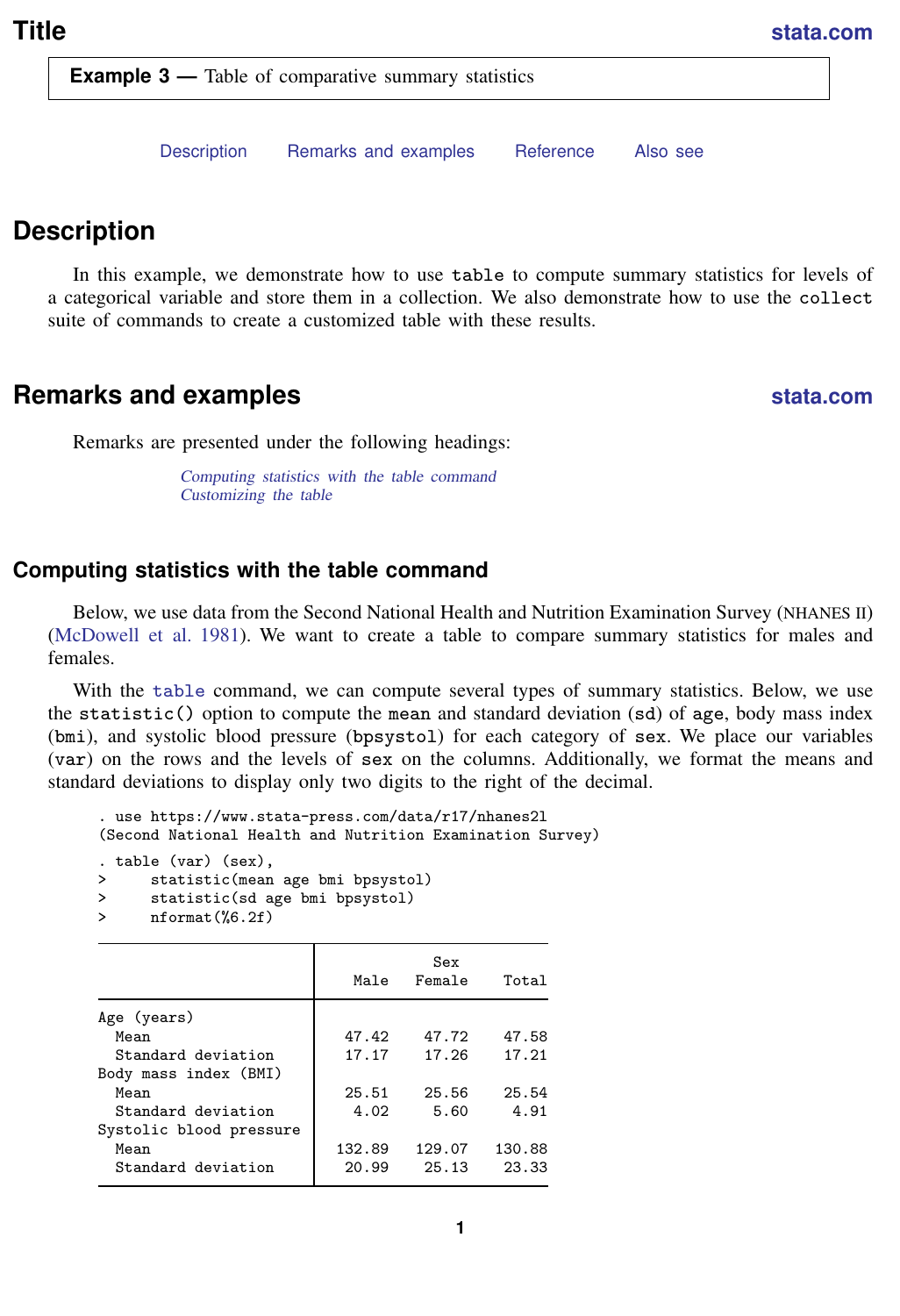The table above reports summary statistics for continuous variables. We might also want to incorporate statistics for categorical variables. For instance, let's report frequencies and percentages for the levels of diabetes and hlthstat. The statistic fvfrequency provides the frequency for each level of a categorical variable, and fvpercent reports the percentage of observations in each category. We still want to format our means and standard deviations but not our other statistics. With nformat(), we can specify the statistics to which we want to apply the format.

```
. table (var) (sex),
```

```
> statistic(fvfrequency diabetes) statistic(fvpercent diabetes)
```

```
> statistic(mean age bmi) statistic(sd age bmi)<br>> statistic(fufrequency hlthstat) statistic(fup
```

```
statistic(fvfrequency hlthstat) statistic(fvpercent hlthstat)
```

```
> statistic(mean bpsystol) statistic(sd bpsystol)<br>> nformat(%6.2f mean sd)
```
> nformat(%6.2f mean sd)

|                              | Male   | Sex<br>Female | Total  |
|------------------------------|--------|---------------|--------|
| Diabetes status=Not diabetic |        |               |        |
| Factor variable frequency    | 4,698  | 5,152         | 9,850  |
| Factor variable percent      | 95.58  | 94.81         | 95.18  |
| Diabetes status=Diabetic     |        |               |        |
| Factor variable frequency    | 217    | 282           | 499    |
| Factor variable percent      | 4.42   | 5.19          | 4.82   |
| Age (years)                  |        |               |        |
| Mean                         | 47.42  | 47.72         | 47.58  |
| Standard deviation           | 17.17  | 17.26         | 17.21  |
| Body mass index (BMI)        |        |               |        |
| Mean                         | 25.51  | 25.56         | 25.54  |
| Standard deviation           | 4.02   | 5.60          | 4.91   |
| Health status=Excellent      |        |               |        |
| Factor variable frequency    | 1,252  | 1,155         | 2,407  |
| Factor variable percent      | 25.50  | 21.29         | 23.29  |
| Health status=Very good      |        |               |        |
| Factor variable frequency    | 1,213  | 1,378         | 2,591  |
| Factor variable percent      | 24.71  | 25.40         | 25.07  |
| Health status=Good           |        |               |        |
| Factor variable frequency    | 1,340  | 1,598         | 2,938  |
| Factor variable percent      | 27.30  | 29.45         | 28.43  |
| Health status=Fair           |        |               |        |
| Factor variable frequency    | 722    | 948           | 1,670  |
| Factor variable percent      | 14.71  | 17.47         | 16.16  |
| Health status=Poor           |        |               |        |
| Factor variable frequency    | 382    | 347           | 729    |
| Factor variable percent      | 7.78   | 6.40          | 7.05   |
| Systolic blood pressure      |        |               |        |
| Mean                         | 132.89 | 129.07        | 130.88 |
| Standard deviation           | 20.99  | 25.13         | 23.33  |

<span id="page-1-0"></span>We now have a table with summary statistics for males and females in our data. However, we likely want to polish the table so that the labels are not distracting.

#### **Customizing the table**

By default, table will display the table and store the results in a collection called Table. We can now use the collect suite of commands to work with this collection and modify the look of the table.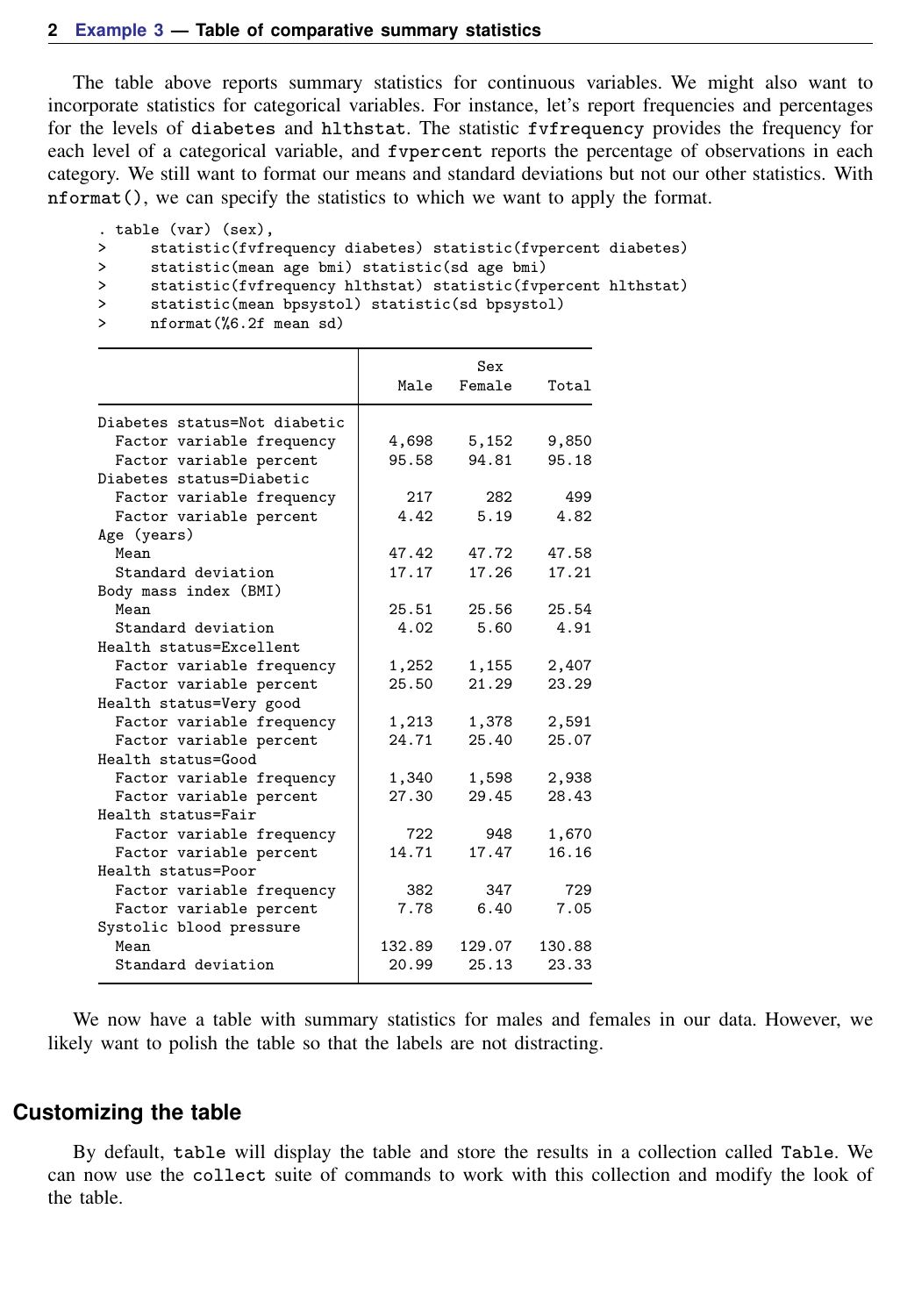To get started, note that the statistics are stored as levels of the dimension result. We can see the levels of this dimension by using [collect levelsof](https://www.stata.com/manuals/tablescollectlevelsof.pdf#tablescollectlevelsof). We will use the names of the dimension and its levels in the collect subcommands that we use to modify our table.

```
. collect levelsof result
Collection: Table
 Dimension: result
    Levels: fvfrequency fvpercent mean sd
```
First, let's remove the labels for the statistics in the row headers. We can use collect style header to hide the level labels for the dimension result. Then, we preview our table with collect preview.

```
. collect style header result, level(hide)
```
. collect preview

|                              | Male   | Sex<br>Female | Total  |
|------------------------------|--------|---------------|--------|
| Diabetes status=Not diabetic | 4,698  | 5,152         | 9,850  |
|                              | 95.58  | 94.81         | 95.18  |
| Diabetes status=Diabetic     | 217    | 282           | 499    |
|                              | 4.42   | 5.19          | 4.82   |
| Age (years)                  | 47.42  | 47.72         | 47.58  |
|                              | 17.17  | 17.26         | 17.21  |
| Body mass index (BMI)        | 25.51  | 25.56         | 25.54  |
|                              | 4.02   | 5.60          | 4.91   |
| Health status=Excellent      | 1,252  | 1,155         | 2,407  |
|                              | 25.50  | 21.29         | 23.29  |
| Health status=Very good      | 1,213  | 1,378         | 2,591  |
|                              | 24.71  | 25.40         | 25.07  |
| Health status=Good           | 1,340  | 1,598         | 2,938  |
|                              | 27.30  | 29.45         | 28.43  |
| Health status=Fair           | 722    | 948           | 1,670  |
|                              | 14.71  | 17.47         | 16.16  |
| Health status=Poor           | 382    | 347           | 729    |
|                              | 7.78   | 6.40          | 7.05   |
| Systolic blood pressure      | 132.89 | 129.07        | 130.88 |
|                              | 20.99  | 25.13         | 23.33  |

The variable labels and value labels for our categorical variables are bound by an equal sign. Instead of repeating the variable labels, we can use collect style row stack to list each one only once and stack these headers in a single column. We also specify the spacer option to insert a blank line between row dimensions. Finally, we can remove the border on the right side of the row headers by setting the border pattern to nil. We then preview our table once more.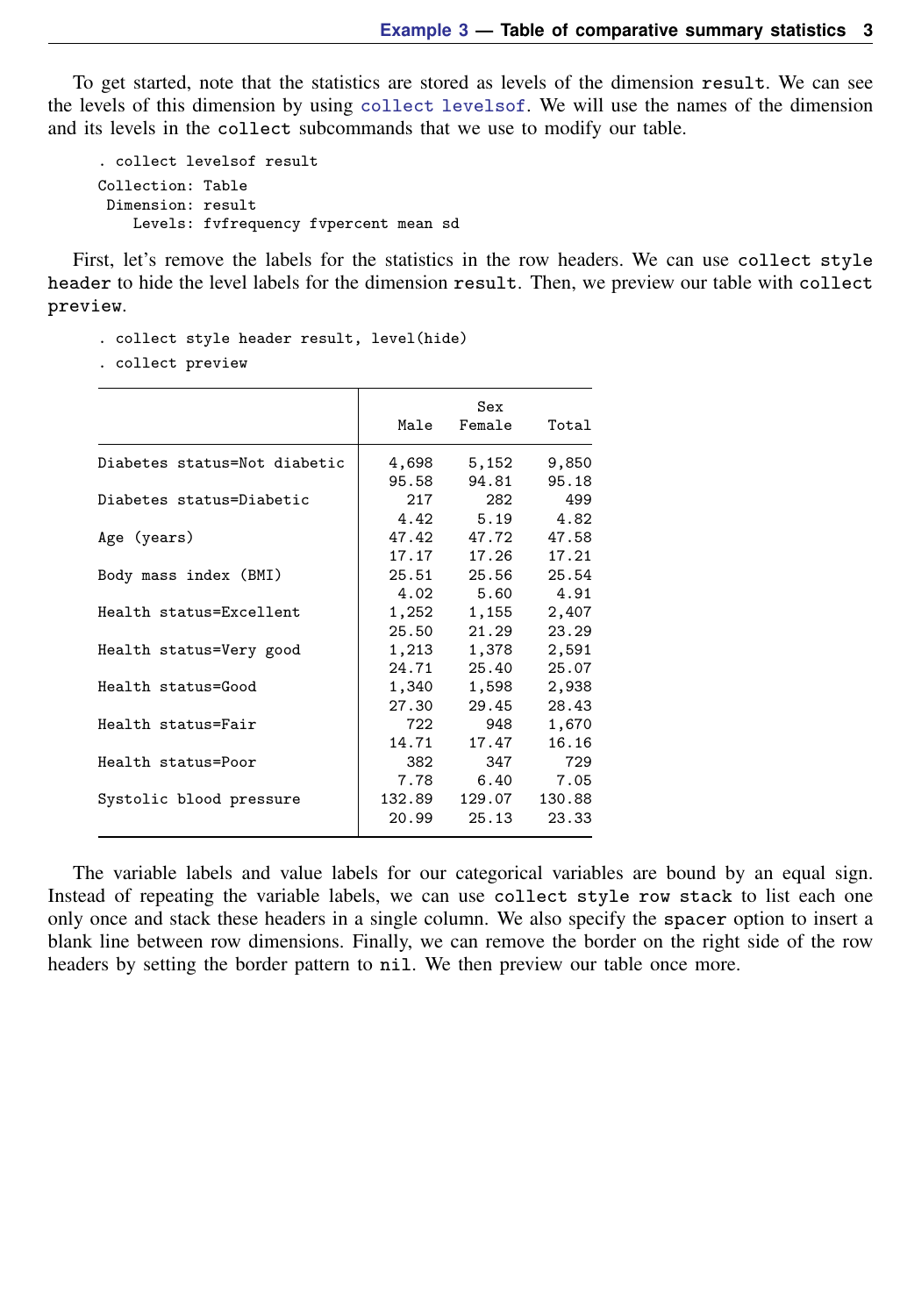- . collect style row stack, nobinder spacer
- . collect style cell border\_block, border(right, pattern(nil))
- . collect preview

|                         | Male   | Sex<br>Female | Total  |
|-------------------------|--------|---------------|--------|
| Diabetes status         |        |               |        |
| Not diabetic            | 4,698  | 5,152         | 9,850  |
|                         | 95.58  | 94.81         | 95.18  |
| Diabetic                | 217    | 282           | 499    |
|                         | 4.42   | 5.19          | 4.82   |
| Age (years)             | 47.42  | 47.72         | 47.58  |
|                         | 17.17  | 17.26         | 17.21  |
| Body mass index (BMI)   | 25.51  | 25.56         | 25.54  |
|                         | 4.02   | 5.60          | 4.91   |
| Health status           |        |               |        |
| Excellent               | 1,252  | 1,155         | 2,407  |
|                         | 25.50  | 21.29         | 23.29  |
| Very good               | 1,213  | 1,378         | 2,591  |
|                         | 24.71  | 25.40         | 25.07  |
| Good                    | 1,340  | 1,598         | 2,938  |
|                         | 27.30  | 29.45         | 28.43  |
| Fair                    | 722    | 948           | 1,670  |
|                         | 14.71  | 17.47         | 16.16  |
| Poor                    | 382    | 347           | 729    |
|                         | 7.78   | 6.40          | 7.05   |
| Systolic blood pressure | 132.89 | 129.07        | 130.88 |
|                         | 20.99  | 25.13         | 23.33  |

This layout is one nice way to compare the summary statistics. We could continue to modify its style to finalize our table.

However, we may also want to consider another layout—one in which the means of continuous variables and frequencies of categorical variables are in one column and the standard deviations of continuous variables and percentages for categorical variables are in another column.

Currently, the frequencies for the categorical variables are tagged with the level fvfrequency of the result dimension, and the percentages are tagged with level fvpercent of the result dimension. To align the frequencies with the means and the percentages with the standard deviations, we recode them to the levels mean and sd of the same dimension. Then, we lay out our table with the variables on the rows and the results for males and females on the columns. Note that by typing sex[1 2], we specify that only levels 1 and 2 of the sex dimension be included. This allows us to omit the statistics that table computed for all observations in the data and that would be included if we simply include the dimension sex.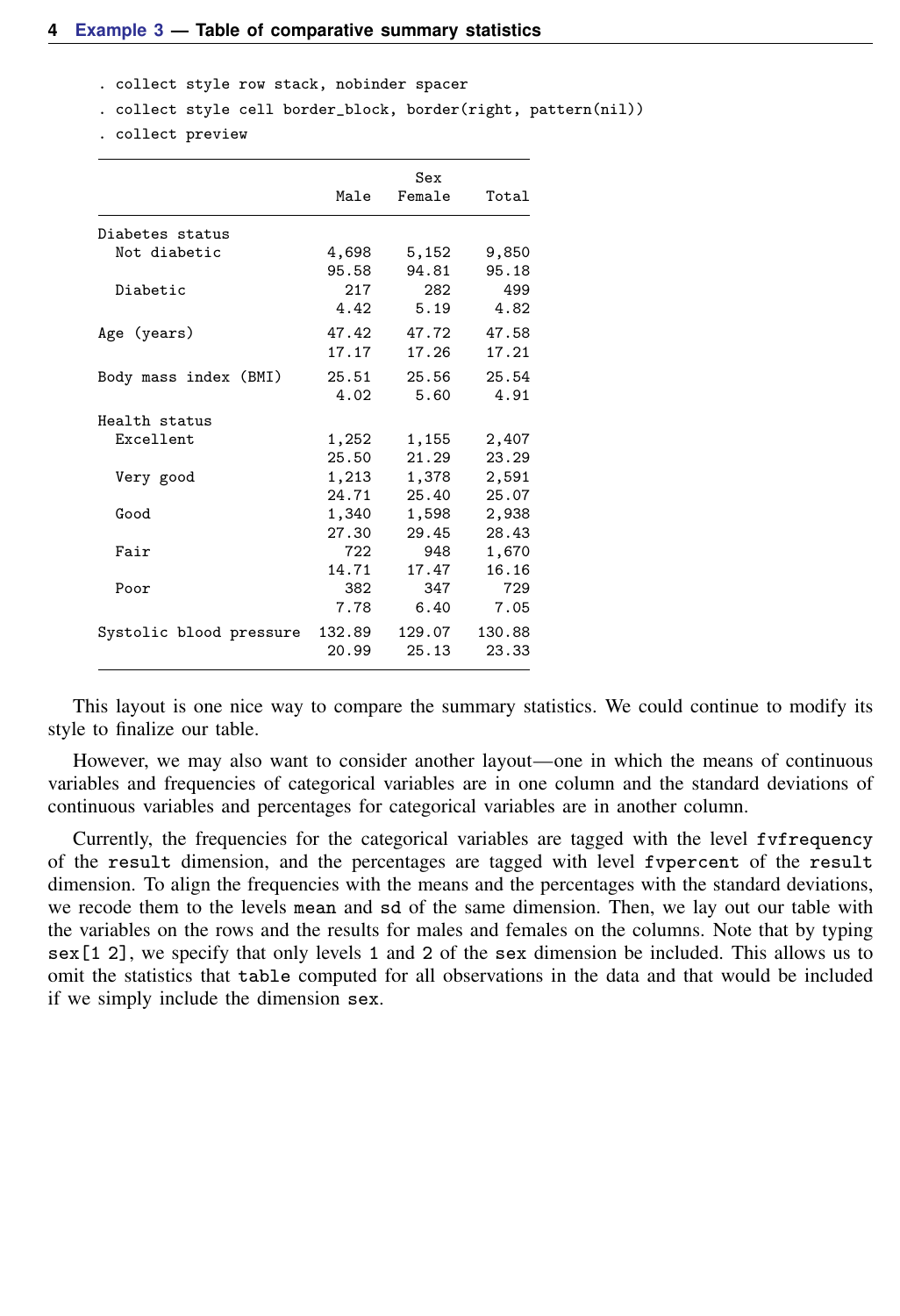. collect recode result fvfrequency=mean fvpercent=sd (42 items recoded in collection Table) . collect layout (var) (sex[1 2]#result) Collection: Table Rows: var Columns: sex[1 2]#result Table 1: 15 x 4

|                                                                 | Sex                                               |                                          |                                                   |                                          |
|-----------------------------------------------------------------|---------------------------------------------------|------------------------------------------|---------------------------------------------------|------------------------------------------|
|                                                                 | Male                                              |                                          | Female                                            |                                          |
| Diabetes status<br>Not diabetic<br>Diabetic                     | 4698.00<br>217.00                                 | 95.58<br>4.42                            | 5152.00<br>282.00                                 | 94.81<br>5.19                            |
| Age (years)<br>Body mass index (BMI)                            | 47.42<br>25.51                                    | 17.17<br>4.02                            | 47.72<br>25.56                                    | 17.26<br>5.60                            |
| Health status<br>Excellent<br>Very good<br>Good<br>Fair<br>Poor | 1252.00<br>1213.00<br>1340.00<br>722.00<br>382.00 | 25.50<br>24.71<br>27.30<br>14.71<br>7.78 | 1155.00<br>1378.00<br>1598.00<br>948.00<br>347.00 | 21.29<br>25.40<br>29.45<br>17.47<br>6.40 |
| Systolic blood pressure                                         | 132.89                                            | 20.99                                    | 129.07                                            | 25.13                                    |

Now, we can finish customizing this table by adding percent signs to the percentages, enclosing our standard deviations in parentheses, and fixing the numeric formatting. (Now that the frequencies are part of the level mean, they have the numeric format that we applied earlier to that level.)

We can use [collect style cell](https://www.stata.com/manuals/tablescollectstylecell.pdf#tablescollectstylecell) to modify all cells in the table or specific cells.

First, we add a percent sign to our percentages. Because we recoded the percentages to the sd level of result, we will need to refer to them with the tag result[sd]. However, this is not enough. If we refer to only result [sd], we will refer to both standard deviations and percentages. To apply a change only to our categorical variables, we type result [sd]#var [diabetes hlthstat]. By interacting these two tags, we reference only values that are tagged with the sd level of result as well as either the diabetes or hlthstat level of var.

The option sformat() changes the string format, and %s refers to the numeric value. The text will be placed around our numeric values in the table as we place it around %s in this option. Adding a percent sign requires a special character, %%.

Similarly, we can type result[sd]#var[age bmi bpsystol] to refer to the standard deviations of our continuous variables. We enclose these values in parentheses.

. collect style cell result[sd]#var[diabetes hlthstat], sformat("%s%%")

. collect style cell result[sd]#var[age bmi bpsystol], sformat("(%s)")

Last, we do not want to display any digits to the right of the decimal for the frequencies. So we use collect style cell with the nformat() option for the frequencies (tagged with mean of the result dimension and of the levels hlthstat and diabetes of the var dimension).